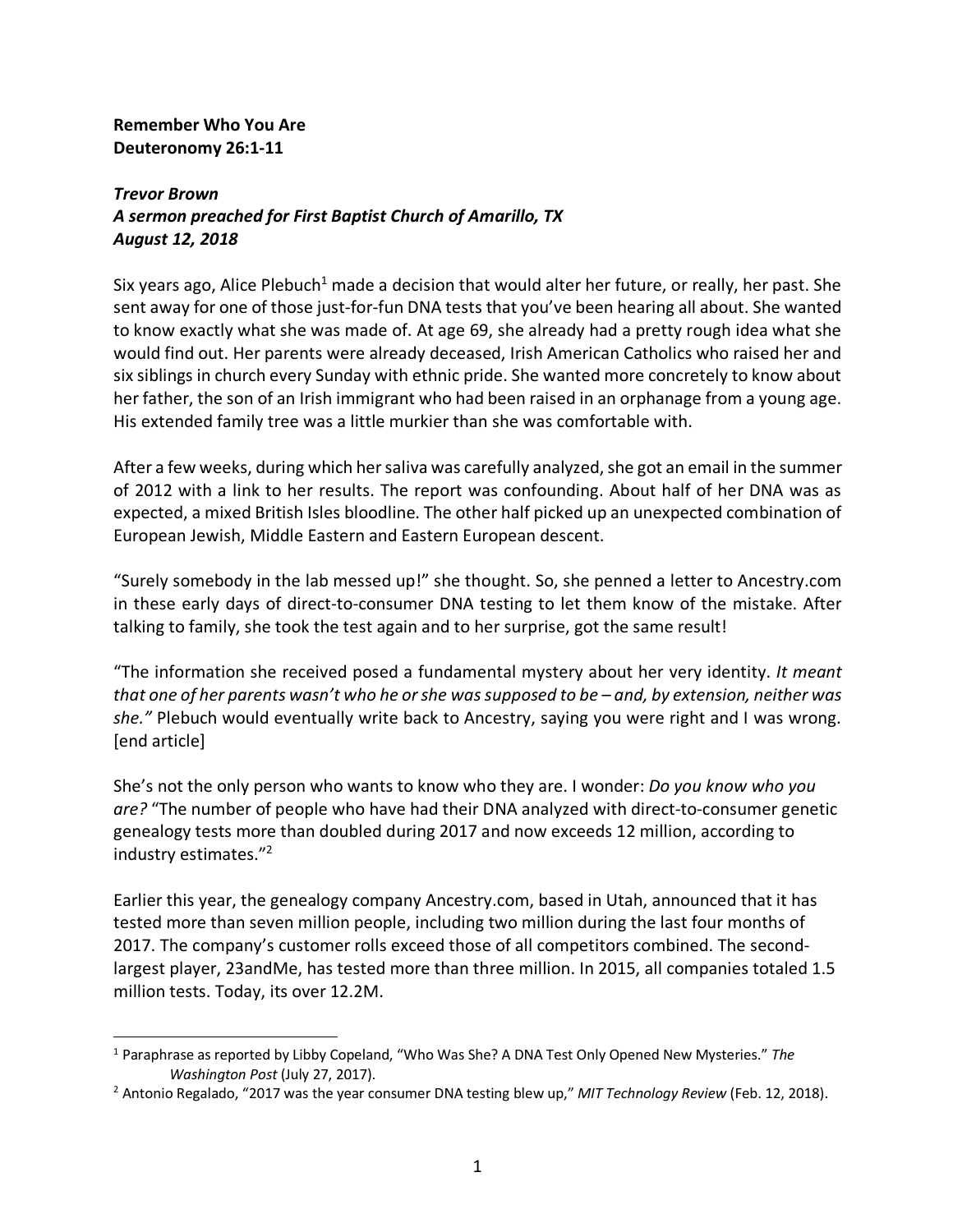*Everybody, it seems, wants to know who they are.* People everywhere are in search of their story. Do you know who you are?

*Who Do You Think You Are?* Is the question that serves as the title of a recent TV series looking to capitalize on the same genre and ride the wave of interest. In each episode a different celebrity goes on a journey to trace parts of his or her family tree with an expert at their side to help them uncover their illustrious, or not so illustrious, past. The shows promo says: "To know who you are you have to know where your story begins."

They're right, actually. *But if we want to know who we are, we'd better be looking to the right story.* In **Deuteronomy 26**, the Israelite people are instructed to remember exactly who it is they are. Deuteronomy reports this passage as a part one of the sermons of Moses, having lived for a generation in the wilderness and standing on the verge of taking possession of the land that God had promised them, the Hebrews receive instructions about how life will go when they get there.

As we've read, one of the very first things they're to do after they have come into the land and settled in it, was to "take some of the first of all the fruit of the ground, which you harvest from the land that Lord you God is giving you, and you shall put in a basket and go to the place that the Lord your God will choose as a dwelling for his name." (26:2)

This passage explains to them how this act of worship was to go, it's a liturgy for what they were supposed to do as they carried out this ritual reminder of who they are what their relationship with God is. This presentation of their first fruits is a moment that allows them to enact and declare the unique identity given to them by God. And as they brought this offering to the temple, and placed this basket before the priests, as verse 3 shows, the worshippers would declare two things: (1) that this land and everything it produces is a gift and (2) that they receive it as recipients of all of the promises God has made throughout Genesis.

After they've done this, the priest will take their offering from them and place it on the altar before the Lord. And as this is done, the text tells us, they were to recite a very specific response. They were to recall a story.

And so the story goes…

## **'My father was a wandering Aramean, and he went down to Egypt and sojourned there, few in number; but there he became a great, mighty and populous nation…" (**26:5)

If you're familiar with the biblical text, you know that what we hear in this passage are echoes of Israel's past. This is a recounting of events that the reader of the Old Testament to this point already knows to be true. In the Biblical tradition, the great Patriarchs of Scripture trace their origin back to geographical region of Mesopotamia, or in Hebrew, Aram. The ancestral home of Abraham, for example, is found in Aram. And when Isaac and Jacob needed wives, we read in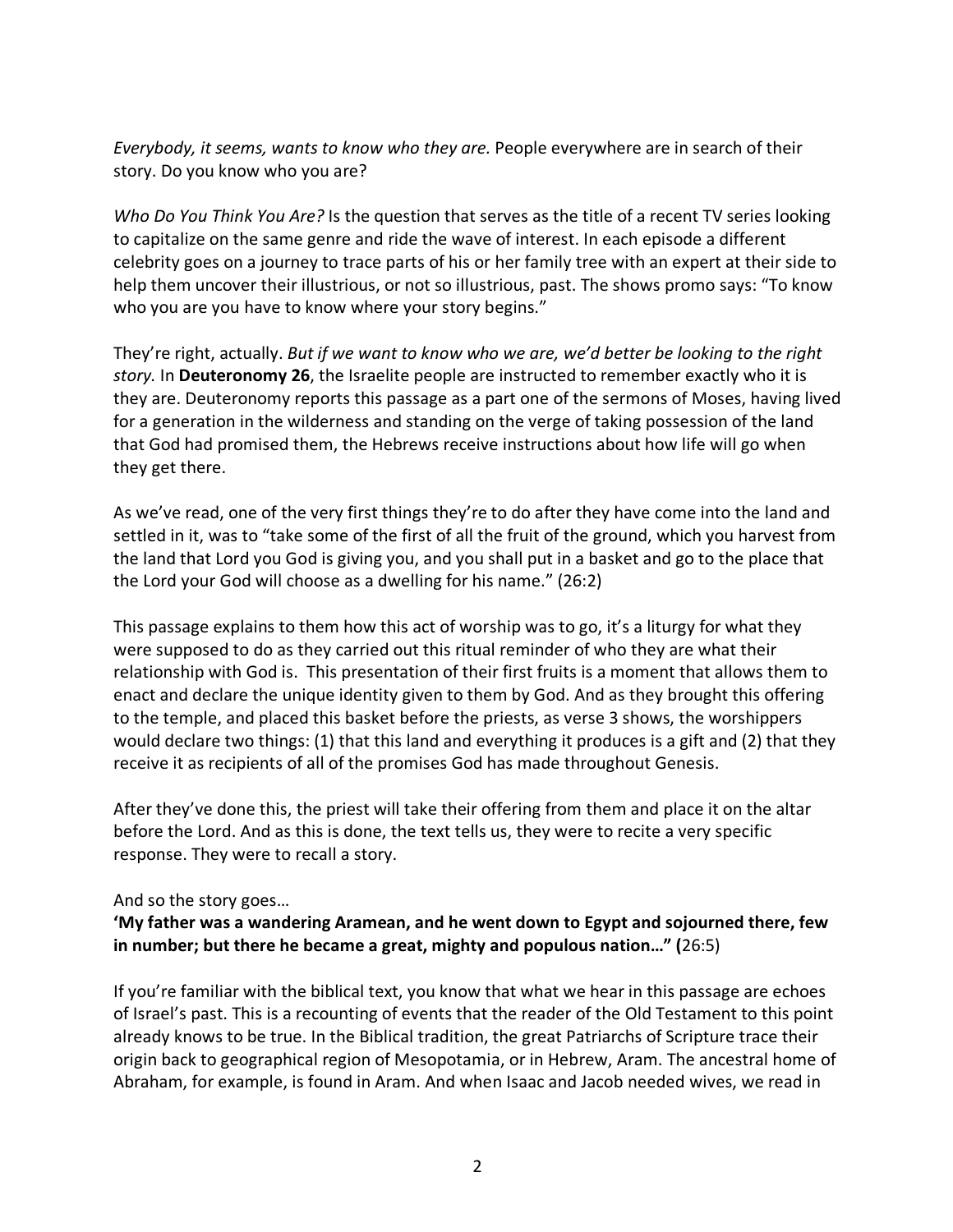Genesis 24 and 28 that they went back to Aram – modern day Syria, a region stretching from mountains of Lebanon east to the Euphrates.

In his book, Outliers<sup>3</sup>, Malcolm Gladwell explains how cultural narratives influence people. He shows how the traditions and attitudes that we inherit from our ancestors can directly influence the outcome of our lives, our relative success or failure.

In the book he tells the story of Korean Air, who more was at risk of crashes in the 1990s than any other airline. For one period, they had seventeen times higher loss rate than any other airline. Their safety record was so poor that in 1999 Delta Airlines and Air France ceased cooperation, followed soon by the US Army. Research would later show that the root cause of so many cockpit errors was directly connected to cultural practices, communication issues rising from relationship between captain and co-pilot as well as breakdowns in communication between pilots and traffic control agents.

He also tries to explain why it is that Southern men are more aggressive than Northern men, beginning with a higher murder rate in Harlan, Kentucky in the post Civil War America. He shows that its heritage, the Scott-Irish herdsman ancestry, that most contributes to their cultural assumptions. Why was there more violence in Harlan, KY than anywhere else, he asks. Because of where they were from.

It turns out there may be something to this genealogy craze after all. "Who we are," Gladwell writes, "cannot be separated from where we're from."4

So, when Deuteronomy 26 speaks of "a wandering Aramean," they are recalling the heritage of Abraham and Isaac and Jacob, their tribes, their ancestral home and history. The words chosen here point to a rich tradition, but also remind the people that their ancestors were a vulnerable, at-risk people, a wandering clan who have become what they are not because of their physical strength or intellectual prowess, but because of their faithfulness to God and – more so – God's faithfulness to them.

More than that, they recall their story of captivity, the slavery their ancestors once endured at the hands of the Egyptians and the redeeming work of God in delivering them into the promised land, remaining faithful to the covenant he made with their ancestors long before.

So we read, in verses 5-10, that in bringing their offering to the Lord they are to declare before the priest the story of *Israel's most treasured memory*, the identity-shaping narrative of all Israel's life. And in these verses, in this proclamation they were to make, is preserved for all Hebrew life their identity as YHWH's people.

1

<sup>3</sup> Malcolm Gladwell, *Outliers* (New York: Hachette Book Group, 2011), 161-249.

<sup>4</sup> Ibid, 221.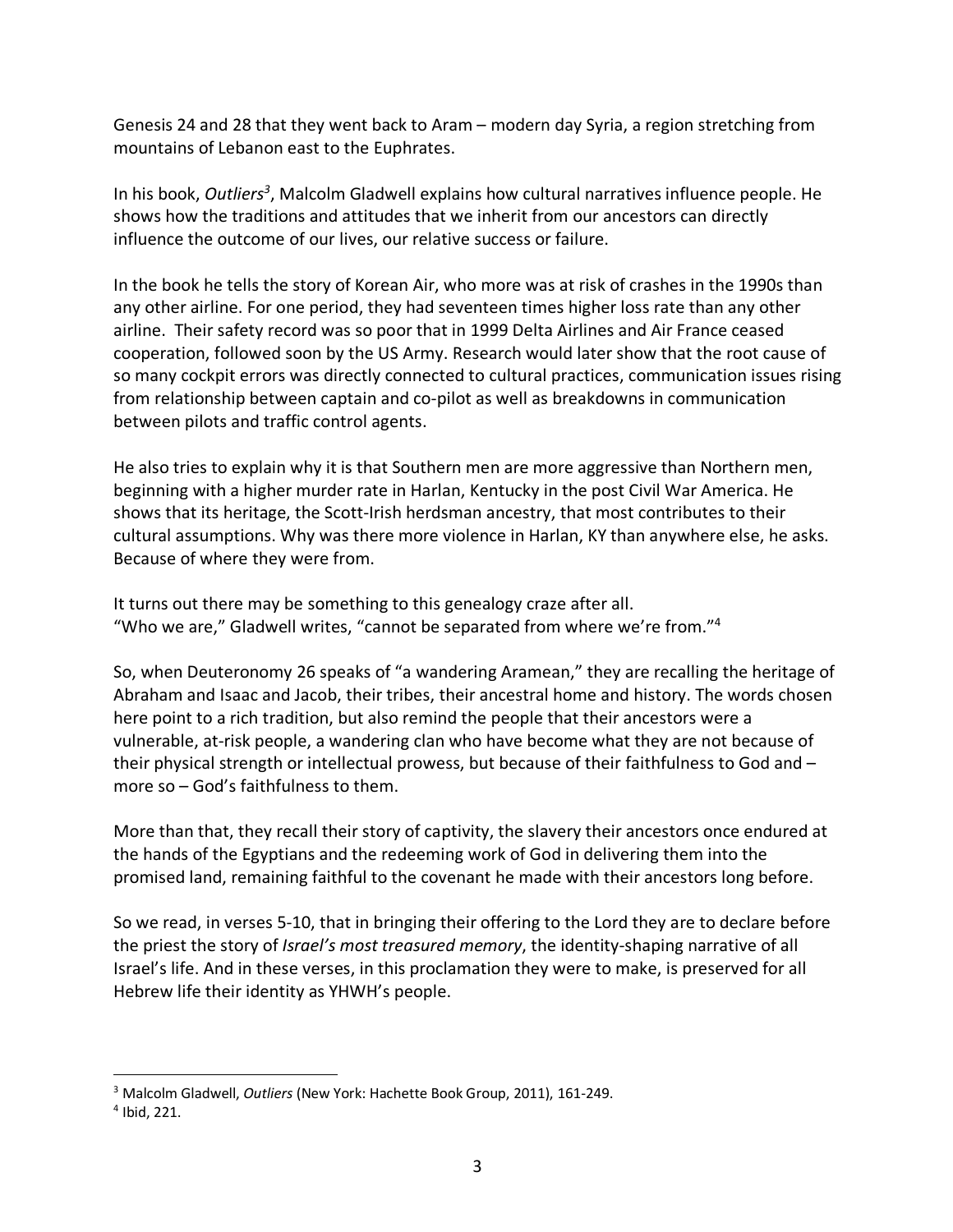You may hear at first a less than captivating explanation of Israelite worship but listen closer to the instructions and you can hear the intent. They're saying, **"Remember who you are!"** The stories we know and believe to be true about ourselves and our world change who we are. Stories shape us. Our lives get meaning and purpose from the stories that guide our understanding.

Maybe its no surprise then, that on the verge of inheriting a new land and pursuing the identity which God had given to them, the Israelites are being taught a regular act or worship in which they will remind themselves where they're from "My ancestor was a wandering Aramean…" I come from a vulnerable, at-risk people who have been taken into the purposes of God for the sake of the world.

Alistair McIntyre, in his book After Virtue<sup>5</sup>, uses a funny story to help explain how certain events receive their meaning in light of the story they are a part of. He imagines himself at a bus stop when a young man standing next to him suddenly says: "The name of the common wild duck is *histrionicus*, *histrionicus*, *histrionicus*." The sentence is understandable, but the problem is how to respond to it, and why is he saying it? Maybe the young man has mistaken him for another person he saw yesterday in the library who asked, "Do you by any chance know the Latin name of the common duck?" Or maybe he has just come from a session with his psychotherapist who is helping him deal with his painful shyness. The psychotherapist urges him to talk to strangers. The young man asks, "What shall I say?" The psychotherapist says, "Oh, anything at all." Or again, maybe, he is a foreign spy waiting at prearranged rendezvous and he has just uttered the oddly chosen code sentence which will identify him to his contact.

In each case, the meaning of the odd encounter at the bus stop depends on finding its place in the narrative. *In fact, each story will give the event a different meaning.*

Do you know who you are? Is it clear what story your life is part of? What story are the events of your life pointing to?

Let's try a second odd sentence to guess the context: "Better than the last time I wore a robe." There are several options for understanding the meaning of this one, too. Maybe the man is enjoying his first morning home after a long hospital stay when his spouse asked: how do you feel? Or maybe the supreme court judge was asked by the reporter how she felt after writing her official opinion. Or maybe, the choir member was asked by their innocent child how they felt about this week's choir anthem? "Better than the last time I wore a robe." See, the story matters.

One year ago today, Ken Parker was among the hundreds of white-nationalists who marched the streets of Charlottesville, VA in a rally of hate-fueled riots. "I was a grand dragon of the KKK," said Parker, "and then the Klan wasn't hateful enough for me, so I decided to become a Nazi."

<u>.</u>

<sup>5</sup> Alistair McIntyre, *After Virtue* (Notre Dame IN: Notre Dame Press, 2007), 210.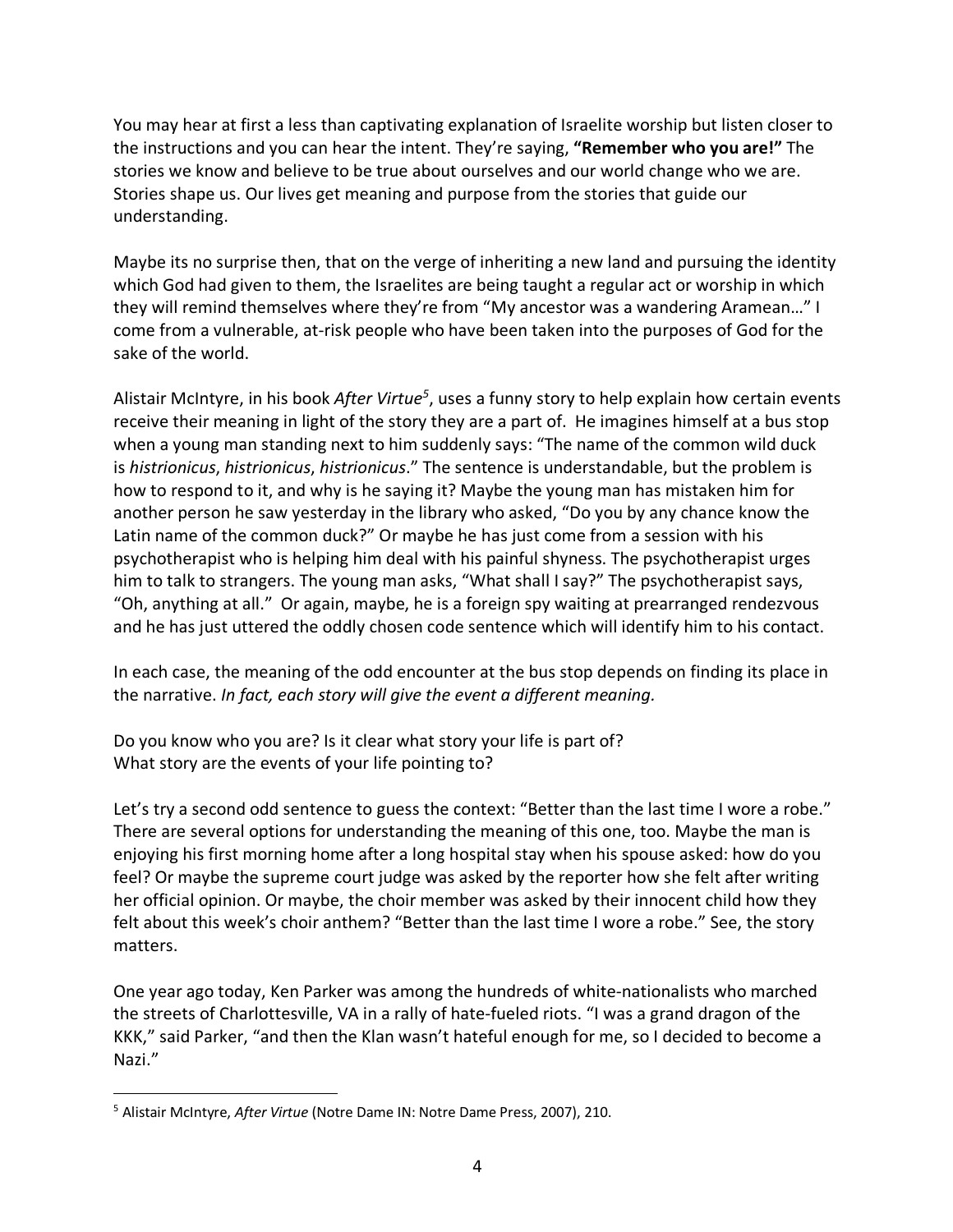But it was inside a Charlottesville parking garage that the heat-exhausted Ken was touched by the kindness of Deeyah Khan, a minority filmmaker there to make a documentary of this evil. Compelled by her kindness, he later approached an African-American neighbor, William McKinnon III, who is also the pastor of a local church.

After being invited to attend that church, the former KKK leader stood before the 70 person African-American congregation on April 17th and shared his testimony. Ken Parker says that the loving and gracious response of that congregation was overwhelming.

Parker later joined others from the church on the shores of the Atlantic ocean. Each of them, wearing white robes, entered the water one by one, hand in hand with the pastor for baptism. Still dripping from the celebration, standing back on the shore, and asked how he felt, Parker said: *"Better than the last time I was wearing a robe."6*

Ken Parker received a new story, and suddenly things have a new meaning. The story he now finds himself in is the same one he reenacted in that ocean, the story of a God who becomes who human, gives his life on the cross, is buried in the grave, and rises againt o new life.

It's the story of the God who, as Phillippians 2 describes:

*…who, although He existed in the form of God, did not regard equality with God a thing to be grasped, but emptied Himself, taking the form of a bond-servant, and being made in the likeness of men. Being found in appearance as a man, He humbled Himself by becoming obedient to the point of death, even death on a cross. For this reason, also, God highly exalted Him, and bestowed on Him the name which is above every name, so that at the name of Jesus every knee will bow, of those who are in heaven and on earth and under the earth, and that every tongue will confess that Jesus Christ is Lord, to the glory of God the Father. Phil. 2:6-11*

Theologian Lesslie Newbigin put it this way: "The way we understand human life depends on what conception we have of the human story. What is the real story of which my life story is a part? […] *The Christian story provides us with a set of lenses, not something for us to look at, but for us to look through*."7

This Old Testament story may feel foreign to you, removed from your experience. How could it become yours?

But future generations of Hebrews were never in Egypt. They weren't a part of the acts that they're describing. And when they say "The Lord brought us out of Egypt," they're making that story their own. The speech works so that the speaker becomes a present-tense participant in

1

<sup>6</sup> Aaron Franco, "Ex-KKK member denounces hate groups one year after rallying in Charlottesville," *NBC News* (Aug 9, 2018).

<sup>7</sup> Lesslie Newbigin, *The Gospel in a Pluralist Society* (Grand Rapids, MI: Eerdmans, 1989), 15; 38.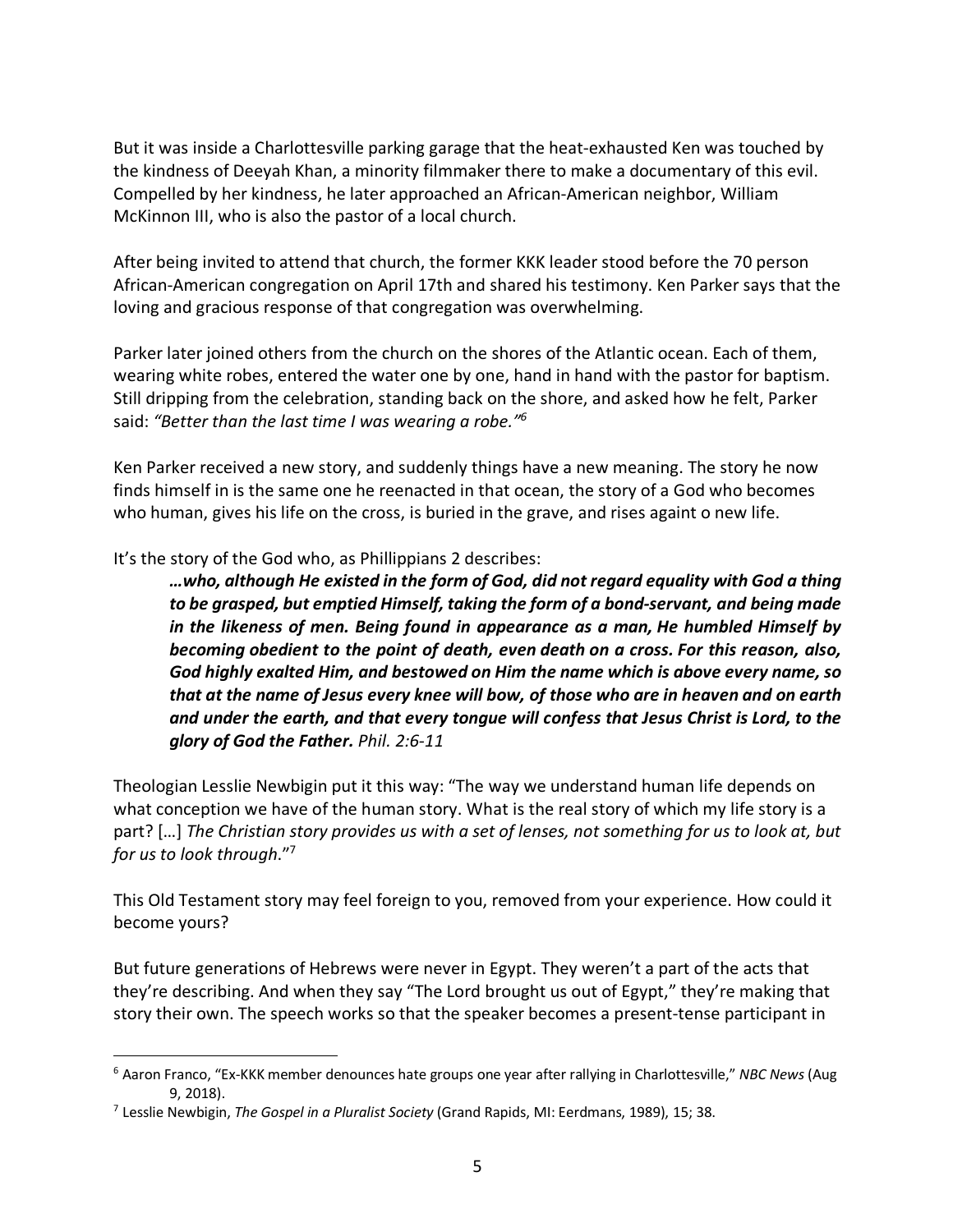that old event.<sup>8</sup> They're reminding themselves that over and above every story that could or would define who they are, they choose to live in light of the God who has faithfully redeemed them.

There were plenty of other options in the ancient world, and no fewer sin-driven stories to lead God's people astray. But if they can allow themselves to be shaped by God's story, there's hope not simply for them, but for the whole world. This, friends, is the calling of Christian life. What was true for the Israelites is no less true today.

We live in a day of competing stories. In fact, we live in a day that says there can't *really* be one true story of the world. Each one's story is equal valid according to their own experience. Even more, we live as people who are so out of touch with who we are. We're so quick to lose sight of what it means to live in our lives, our careers, our families, our neighborhoods, as people who have been redeemed.

But God's story, the story we come to know most fully in the person of Jesus Christ and that is alive and at work in our midst through the power of the Holy Spirit, *is* the true story of the world. We are called not simply to look at it, or find things we agree with in it, or apply some piece of it every now and then, but to let it remind us *who we are.*

No less than 10 languages are used in the gospel ministry that takes place on this campus every week, cultural backgrounds that originate all over the globe, family histories of every economic scale, heritages shaped by all sorts of stories. But what we believe as Christians is that every one of those is laid at the feet of Jesus as we receive from him a new story to live and let it correct and revise and reshape every part of our own. Nothing is safe from the reign of God in the life of those who follow Jesus.

This creates a tension in Christian life: that on the one hand we are seeking to live together in light of Scripture, but on the other hand we live in a world, in a culture, that embodies a different story. Hear me as I say that there are parts of that story that are irreconcilable with the story of Scripture, parts of who I am and who you are that have no place in God's story for the world. *Remember who you are.*

A wandering Aramean was not literally my ancestor, my family tree has roots in the back woods of Louisiana and a small London neighborhood, but I take this story as my own and it becomes who I am. Of all the things that make a claim on who I am – my job, my place, my heritage, my nationality, my talents, my appearance, my personal past – the heritage I claim in Christ is the one that tells me who I am. This means, for us all, that how we mother or father, how talk or act, how we work or play or rest – all of it must be done within this new story.

<u>.</u>

<sup>8</sup> Walter Bruggeman, *Deuteronomy* (Nashville, TN: Abingdon Press, 2001)*,* 247.